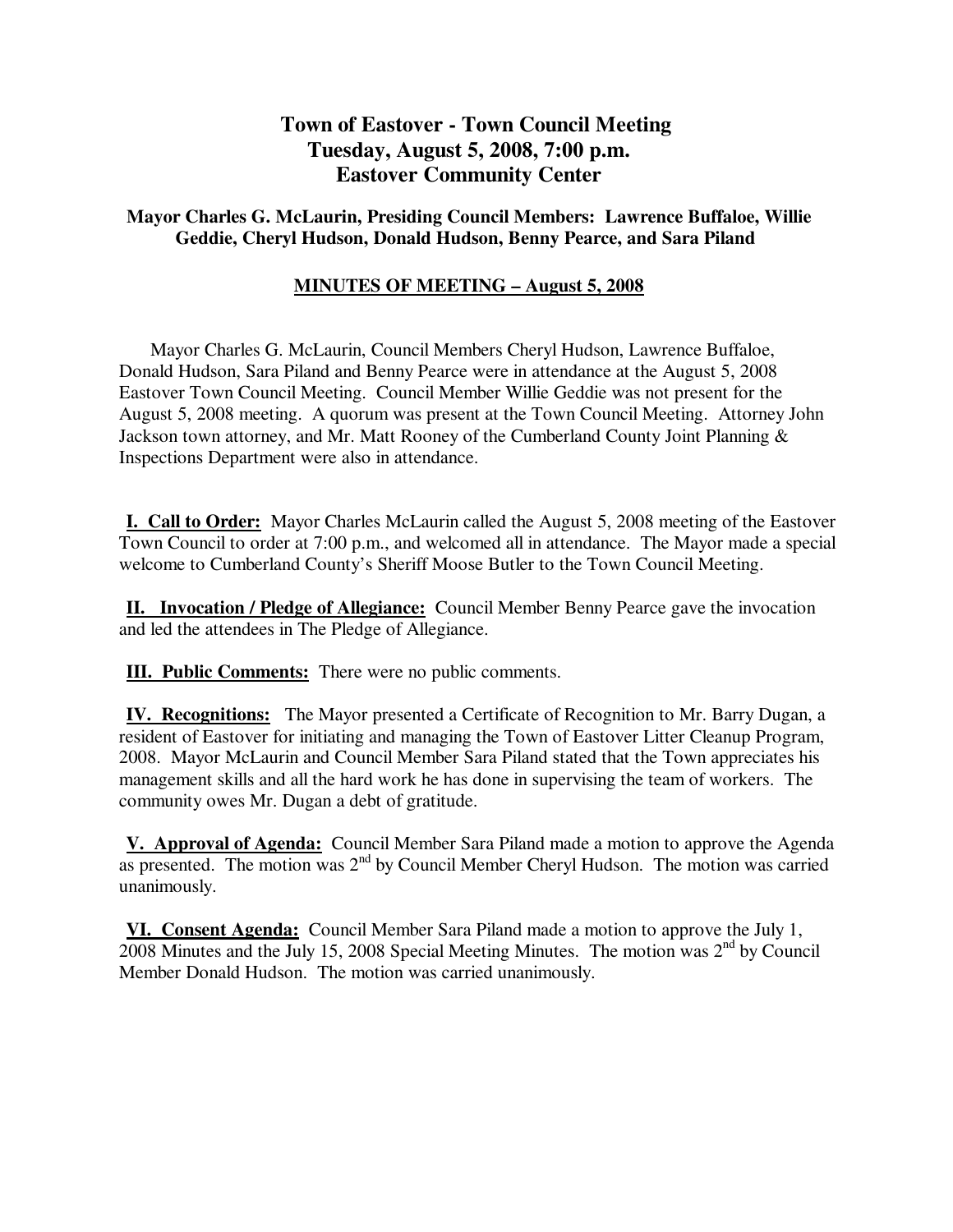#### **VII. Public Hearing:**

# 1. **Public Hearing Case No. P08-30: Rezoning of 1.44 +/- acres from RR Rural Residential to R6A Residential District or to more restrictive Zoning District; located at 3633 ET AL Beard Road; owned by Billy Ray Maxwell; Staff initiated.**

Mayor Charles McLaurin made a motion to **open the Public Hearing on Case No. P08-30**.

 Mr. Matt Rooney from the Cumberland County Planning & Inspections Department gave a presentation on Case No. P08-30 to the Town Council. The RR Rural Residential District is designed for traditionally rural use with lots of 20,000 square feet or above. The principal use of the land is for low-density residential, including manufactured housing units, and agricultural purposes. These districts are intended to ensure that residential development not having access to public water supplies and dependent upon septic tanks for sewage disposal will occur at sufficiently low density to provide for a healthful environment.

 Mr. Rooney stated that R6A Residential District is designed for a mix of single and multifamily dwellings including the use of manufactured homes on individual lost and in manufactured home parks.

 The Cumberland County Planning & Inspections Staff as an effort to correct a mapping error initiated the case. Between 1997 and 1999, the official zoning maps were converted from hard copy (paper/mylar) to digital format; during this time, the zoning of the subject property was inadvertently changed from the R6A Residential to RR Rural Residential.

 Mr. Rooney stated that the site information was reviewed and that staff recommends denial of the R6A Residential district and approval for the R6 Residential district based on the findings that the recommendation is consistent with the Eastover Area Land Use Plan, which calls for medium density residential at this location. At the time of the initial zoning of this area, the property, which has since been closed with all manufactured homes being removed; and the recommendation will allow for the type of uses that are more suitable for the primary corridor through the Town. There are no other suitable zoning districts to be considered for this location at this time.

 Mr. Rooney stated that the Cumberland County Planning board approved R6A medium density and could be subdivided. Mr. Rooney stated that R6 Residential District could be subdivided into 10 lots/ units. As across the street is apartment units, and this is what we could expect to be seen on this property. The applicant, Mr. Billy Ray Maxwell was present at the hearing for the purpose of any questions asked of him concerning this case.

 Mayor Charles McLaurin made a request for a motion to close the Public Hearing. Council Member Sara Piland made a motion to **close the Public Hearing on Case No. P08-30**, and the motion was 2<sup>nd</sup> by Council Member Lawrence Buffaloe.

 Council Member Sara Piland made a motion to approve the rezoning of Case No P08-30 to R6 Residential District, and the motion was 2<sup>nd</sup> by Council Member Donald Hudson. The motion was carried unanimously.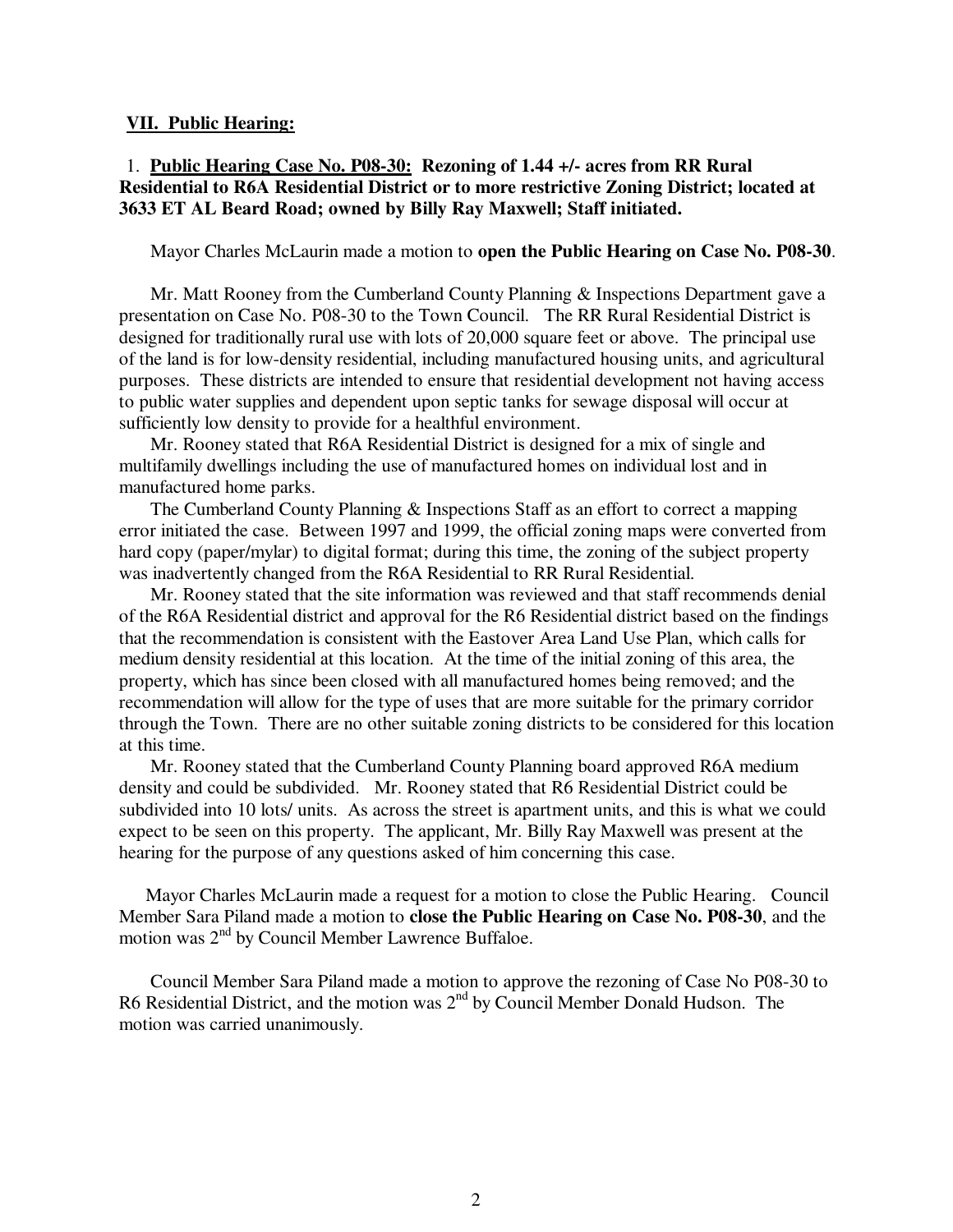# 2. **Public Hearing Case No. P08-33: Rezoning of 2.00 +/- acres from A1 Agriculture to R40 Residential or to a more restrictive Zoning District, located at 1931 and 1933 Middle Road, submitted and owned by Fleetwood Farms, LLC.**

Mayor Charles McLaurin made a motion to **open the Public Hearing on Case No. P08-33.**

 Mr. Matt Rooney of the Cumberland County Planning & Inspections Department gave the Town Council a briefing on Case No. P08-33. Frontage and location: 210.00' +/- on Middle Road; depth is 414.90; +/-. The jurisdiction, Town of Eastover adjacent property has no current use. Exists on the property is residential (1 dwelling unit and 1-manufactured home). The initial Zoning is A1 Agricultural - December 14, 1979. There are legal nonconforming for lot size with two existing structures. The manufactured home will become nonconforming if approved. Mr. Rooney stated that the applicant has been informed. The Eastover Land Use Plan is one-acre residential lots'. Mr. Rooney stated that the staff recommends approval of the request for R40 Residential district based on the findings that R40 zoning is consistent with the Eastover Area Detailed Land Use Plan, which calls for one acre residential lots at this location, and R40 zoning district is compatible with the current lot sizes and character of the general area. There are no other suitable districts to be considered for this request.

 Mr. Bill McFayden owner of the property introduced himself and stated that he is available for any questions if needed.

 Council Member Lawrence Buffaloe asked Mr. Rooney if the existing manufactured home on the property on the current R40 zoning will be grand-fathered in. Mr. Rooney stated that it would become a legal nonconforming, as it exists now. The R40 zoning would not allow it to be replaced if something happened to it, it would have to be replaced with a stick built home. At the time of any redevelopment it would be stick built and in compliance with the R40 zoning. Mr. McFayden stated that he was aware and understood the R40 zoning.

 The Mayor requested that a motion be made to close the Public Hearing. Council Member Sara Piland made a motion to **close the Public Hearing on Case No. P08-33,** and the motion was 2<sup>nd</sup> by Council Member Lawrence Buffaloe.

 Council Member Donald Hudson made a motion to approve the R40 Rezoning District. The motion was  $2<sup>nd</sup>$  by Council Member Cheryl Hudson. The motion was carried unanimously.

# 3. **Public Hearing Case No. P08-34: Rezoning of 27.5 +/- acres from A1 Agriculture to RR Rural Residential District, located on the South side of Beard Road and West of Ballpark Road, submitted by Robert Bennett, owned by Joyce C. and Ottis A. Thames.**

Mayor Charles McLaurin made a motion to **open the Public Hearing on Case No. P08-34**.

 Mr. Matt Rooney of the Cumberland County Planning & Inspections Department gave a briefing and presentation on Case No P08-34. Mr. Rooney stated that the frontage and location of the property is 1175.00' +/- on Beard Road, and the depth is 11700.00' +/- with jurisdiction in the Town of Eastover. Land has a public utility substation, farmland and woodlands and the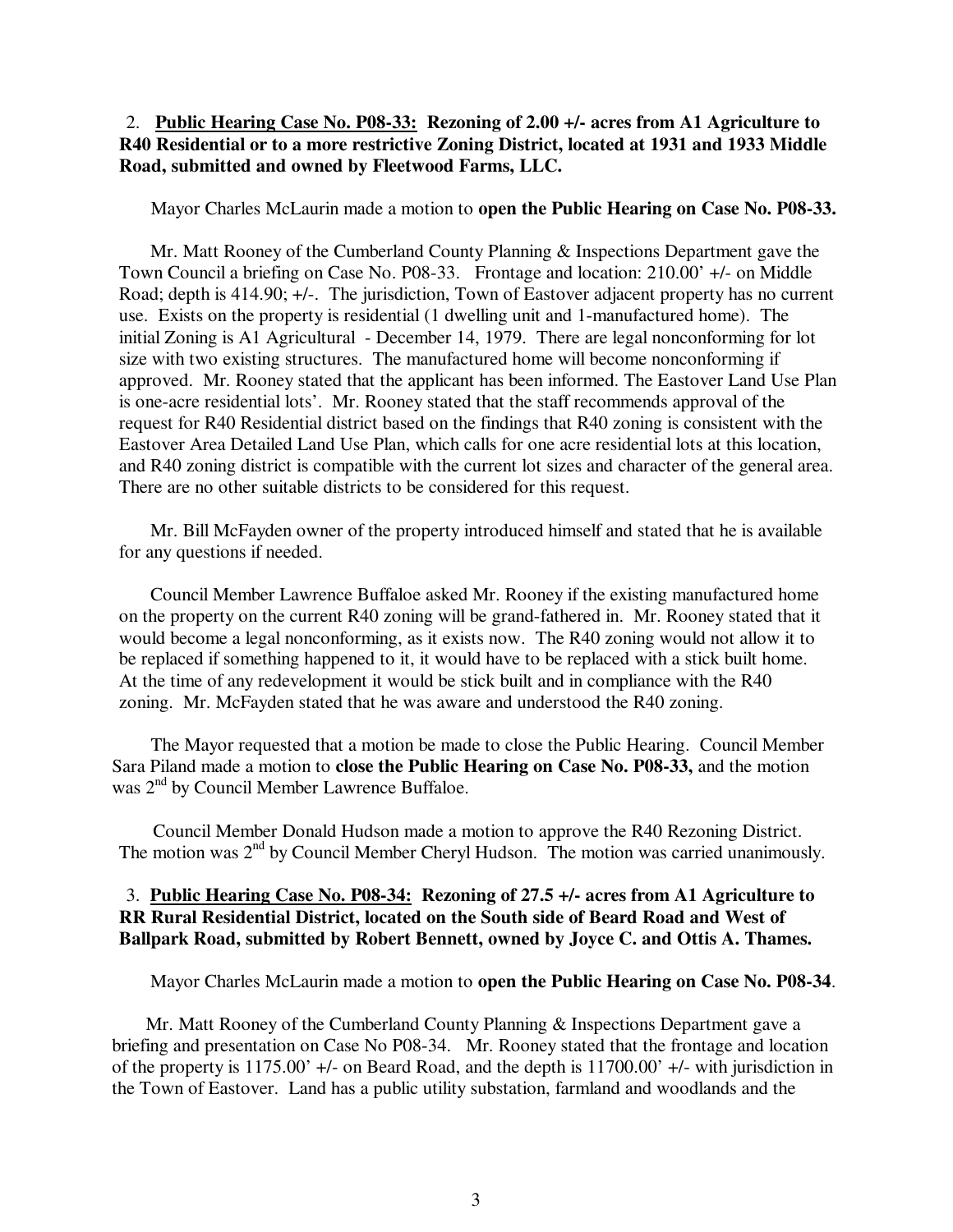initial Zoning is A1- December 14, 1979.

 Mr. Rooney stated that the Cumberland County Planning Board reviewed the site information and stated staff recommends denial of the request for RR Rural Residential and recommends approval of the R40 Residential district based on the findings that the recommendation is more consistent with the Eastover Area Detailed Land Use Plan, which calls for one acre residential lots and open spaces at this location. While the request is not consistent; the recommendation is compatible with the uses, lot sizes and character of the surrounding area; and the entire subject property consists of hydric soils, which most often is not a soil type suitable for development because of poor drainage. The R40 Residential District could also be considered suitable for this location.

There was one speaker in favor and one speaker in opposition.

 Mr. Ottis Thames spoke in favor. Mr. Thames stated that he was thinking about starting off small. The property is now zoned A1 Agricultural and he has about 27.5 acres of land. Mr. Thames stated that a pump station was put in so they have sewer and they rent the land out for farming right now and since the taxes have gone up, they are just breaking even. Mr. Thames stated that he granted pipe land easements for the pump station on his property, and easement rights to all the neighbors to get to their property. There is good drainage, so hydric soils are not an issue as water and sewer are now available. Mr. Thames stated he wants the property zoned as one-acre lots, which is R40 Residential.

 Mrs. Christi Davis spoke in opposition. Mrs. Davis read a prepared statement on her and her neighbors' behalf. Mrs. Davis stated that rezoning would create changes for the community; the population density would increase tenfold. The noise and air pollution levels would increase, as well as traffic. Mrs. Davis feels the increase in traffic would cause her to have to fence in her yard, speed limits on Beard Road would need to be decreased and a traffic light would need to be installed at the Dunn Road intersection. Mrs. Davis fells that the land should be utilized in a way that would create a "win-win" situation for all concerned.

 A motion to close the Public was requested by Mayor Charles McLaurin. Council Member Lawrence Buffaloe made a motion to **close the Public Hearing on Case No. P08-34**, and the motion was 2nd by Council Member Cheryl Hudson.

 Council Member Sara Piland made a motion to approve the R40 Residential District (1-acre lots), and the motion was  $2<sup>nd</sup>$  by Council Member Lawrence Buffaloe. The motion was carried unanimously.

#### **VIII. Discussion Agenda:**

#### **Agenda Item # 1:**

Mr. Morgan Johnson of the Eastover Sanitary District gave an update on the Eastover water and sewer projects. He stated that he has a good report for the Town of Eastover. The water system is in design, and should be completed by early fall. This project should be advertised for construction and awarded before or shortly after Christmas. This consists of water through out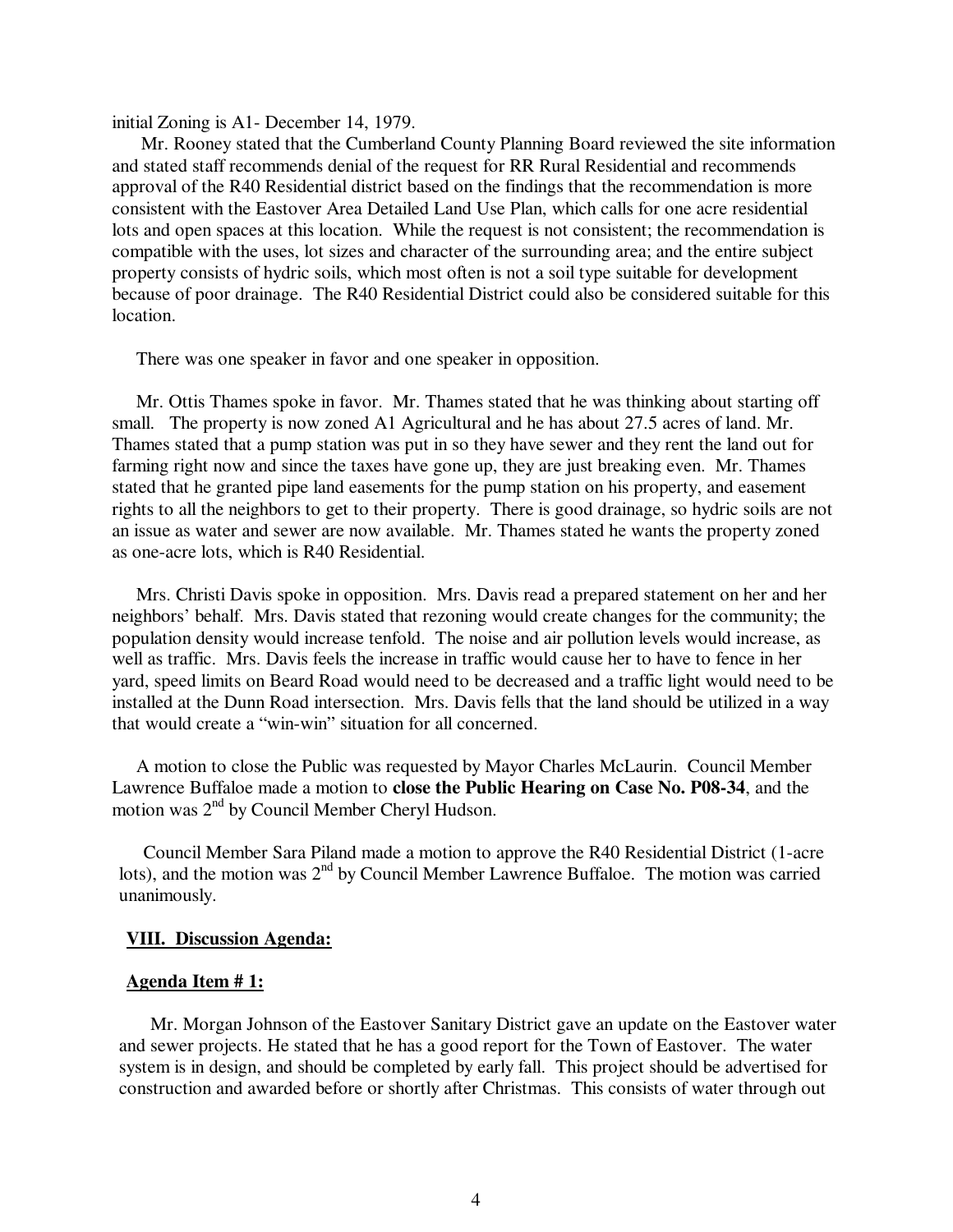the Sanitary District, from, east of I-95 to the Sampson County line and north of I-295 to Rich Walker Road. This is a 20 square mile project and a very big undertaking. There will be an elevated water tower installed in Eastover; the exact location has not been selected. From a financial standpoint most of you know the Eastover Sanitary District did receive the one million dollar grant, and a five million dollar low interest long term loan for this project. In addition to that, there were some monies left over from the previous water system project and will be put into this project. This is a General Obligation Bond to use. Mr. Morgan stated that the USDA realizes that inflation since the projects started is quite different today. They recognize that there is going to be cost over runs and they will supplement accordingly. USDA is prepared to pay for this project. Folks will have good clean water in the near future.

From the sewer standpoint it is good news. The project is under construction now, and scheduled to be finished this month or early September. From a financial standpoint we have approximately five million dollars in the sewer project. We will actually have a little of these funds left over. It all depends on what the Trust Fund will allow us to do with the excess. They may want to pull these funds back for other projects. Everything is driven by money. The economy is tight right now. Mr. Johnson stated that Dunn Road to SOFFE Company and Middle Road is the next project.

 Council Member Benny Pearce asked if the Eastover Sanitary District would add additional members to the Board if they were going all the way to the Sampson County line. Mr. Johnson replied that it would be a consideration from 3 to 5 members and the Board would have to approve. They would like to have two new Board members from the East. Mr. Pearce also asked if they would consider changing their name as it is very often confused with the Town of Eastover. Mr. Johnson stated that the State Legislature approved the name and would have to be changed through them. The "Sanitary District" part of their name must stay the same to qualify for loans and grants. Mr. Johnson was not in favor of the name change proposal.

 Council Member Sara Piland suggested to Mr. Johnson that perhaps they could post information about the Eastover Sanitary District to the Town of Eastover website. This could possibly help with the confusion between the two separate deities. Mr. Johnson stated that was a good ideal and must be approved by their Board. The Eastover Sanitary District does not have a website. Council Member Sara Piland asked if Mr. Johnson could come an update the Town Council on a quarterly basis. Mr. Johnson stated that he would be happy to do so.

The Mayor and Council Members thanked Mr. Johnson for this update.

### **Agenda Item # 2:**

 Attorney John Jackson stated that the Town Clerk has completed her investigation and has presented a "Certificate of Sufficiency" to the Town Council concerning the voluntary annexation of the John Koenig property. At this point a **Resolution fixing date of Public Hearing on Question of Annexation Pursuant to G.S. 160A-31.** He stated that the Town needs to set a date for a Public Hearing on the Annexation and must be **announced in the media ten days prior to the Public Hearing**. The **media notice must include a description of the property to be annexed**. Mr. Jackson stated that this would be the next step in the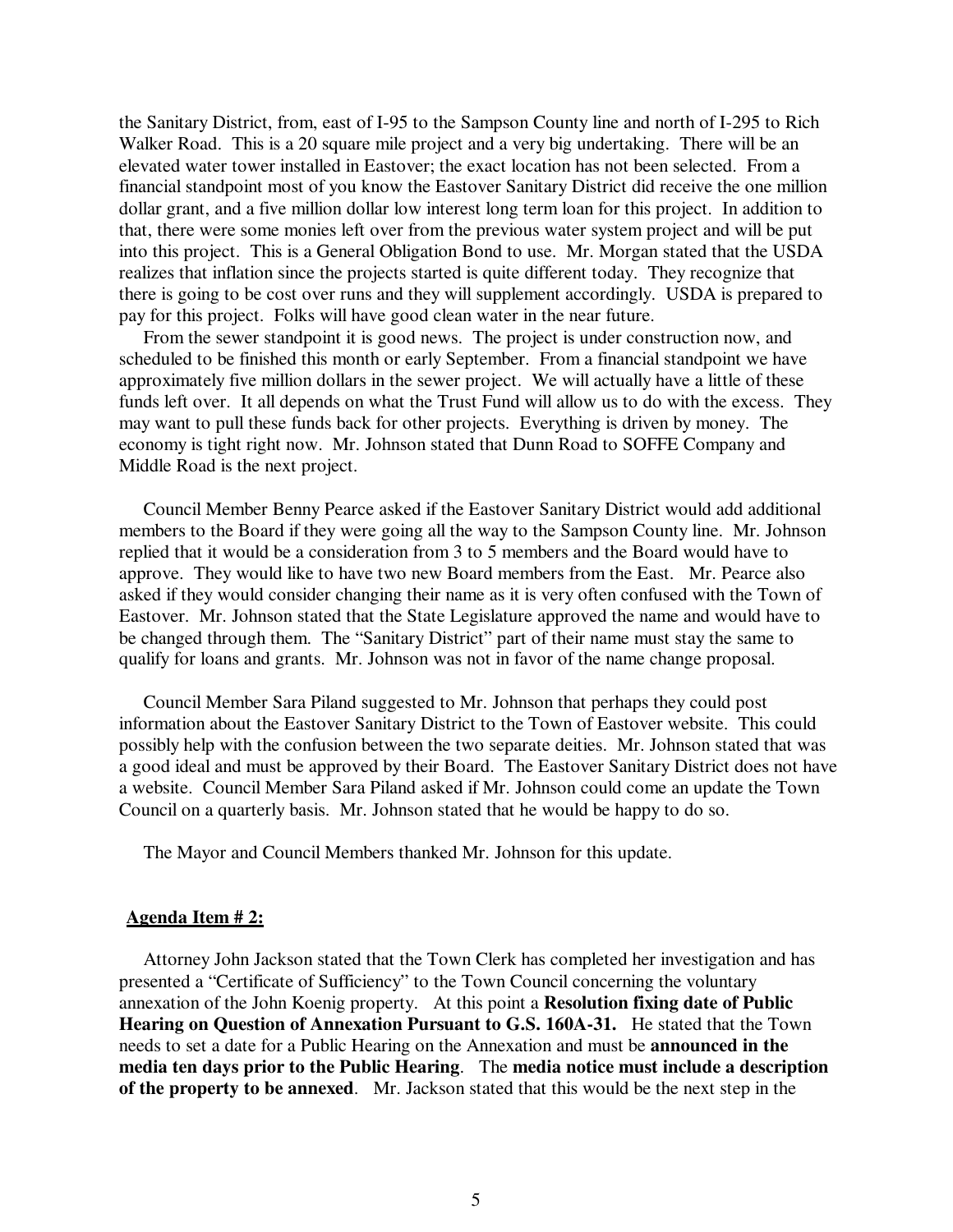process of Annexation to get the publics comments on the issue. The Council Member Benny Pearce suggested that **September 2, 2008 Town Council Meeting would be the date of the Public Hearing**. Mr. Pearce stated that there is no hurry as the State Legislature is not in session at this time. The Town Council agreed with this date. Council Member Benny Pearce made a motion to approve the Resolution fixing the date of Public Hearing, and the motion was 2<sup>nd</sup> by Council Member Sara Piland. The motion was carried unanimously.

### **Agenda Item # 3:**

 Sheriff Moose Butler spoke to the Town Council concerning the Cumberland County Sheriff's Department contract for police protection services for the Town of Eastover. Sheriff Butler stated he was excited about having an officer full time in Eastover. Attorney Jackson asked if there were any provisions concerning a used vehicle rather than a new vehicle at a lesser cost. Sheriff Butler stated that they will work with us on that, as they have some vehicles and would provide for us. Sheriff Butler stated that if they provide the car, could the Town of Eastover provide the gas. Attorney Jackson stated that gas (\$3,600) was included in the estimated cost of one Deputy Sheriff and Equipment. The concern was the cost of the vehicle (\$38,510). Attorney John Jackson stated that he has discussed the contract with Mr. Howard Lloyd, and he is comfortable with the content of the contract. Mr. Jackson will get with Sheriff Butler and make an appendix to the contract for a vote at the next meeting. Sheriff Butler stated he would work with Attorney Jackson on this issue. Attorney Jackson stated that the contract will need to be redone a bit and no vote is necessary at this time. A Deputy will be on duty immediately in the area. Deputy's can only be on duty for a 12-hour shift at a time, but another Deputy will pick up the other 12-hour shift. Eastover will be covered 24-hours a day per Sheriff Butler. Attorney Jackson stated that the Town Council is in agreement with the estimated cost with the exception of the vehicle cost. Sheriff Butler stated that Cumberland County would work with us on the cost of the vehicle and the payment schedule.

 Sheriff Butler stated that Eastover is part home as his wife spends a great deal of time here, and he respects what the Town has done. Mayor Charles McLaurin and the Town Council thanked Sheriff Butler for his support. Attorney Jackson stated that a revised contract would be presented at the next Town Council Meeting. No action at this time.

#### **Agenda Item # 4:**

# **Case No. 08-109. Craig Wheeler Property- Private School. {O&I(P) Site Plan Review – County Zoning & Subdivision Ordinances}; Zoning: O&I(P); Total Acreage 2.19 +/-; Location: Southwest Quadrant of SR 1838 (Dunn Road) & I-95 Bus N. North of SR 1867 (Eastover Street).**

 Mr. Matt Rooney of the Cumberland County Planning & Inspections Department gave a briefing on Case No. 08-109. The developer is proposing a private school on a portion of this property to be located within the existing structure. This review does not address the proposed day care facility shown on the plan. **Day care facilities in the O&I(P) district require issuance of a Special Use Permit approved by the Board of Adjustment**.

 The proposed site plan review requires a Permit from the Board of adjustments and at this time, is not approving the proposed childcare. A paved parking area is required prior to the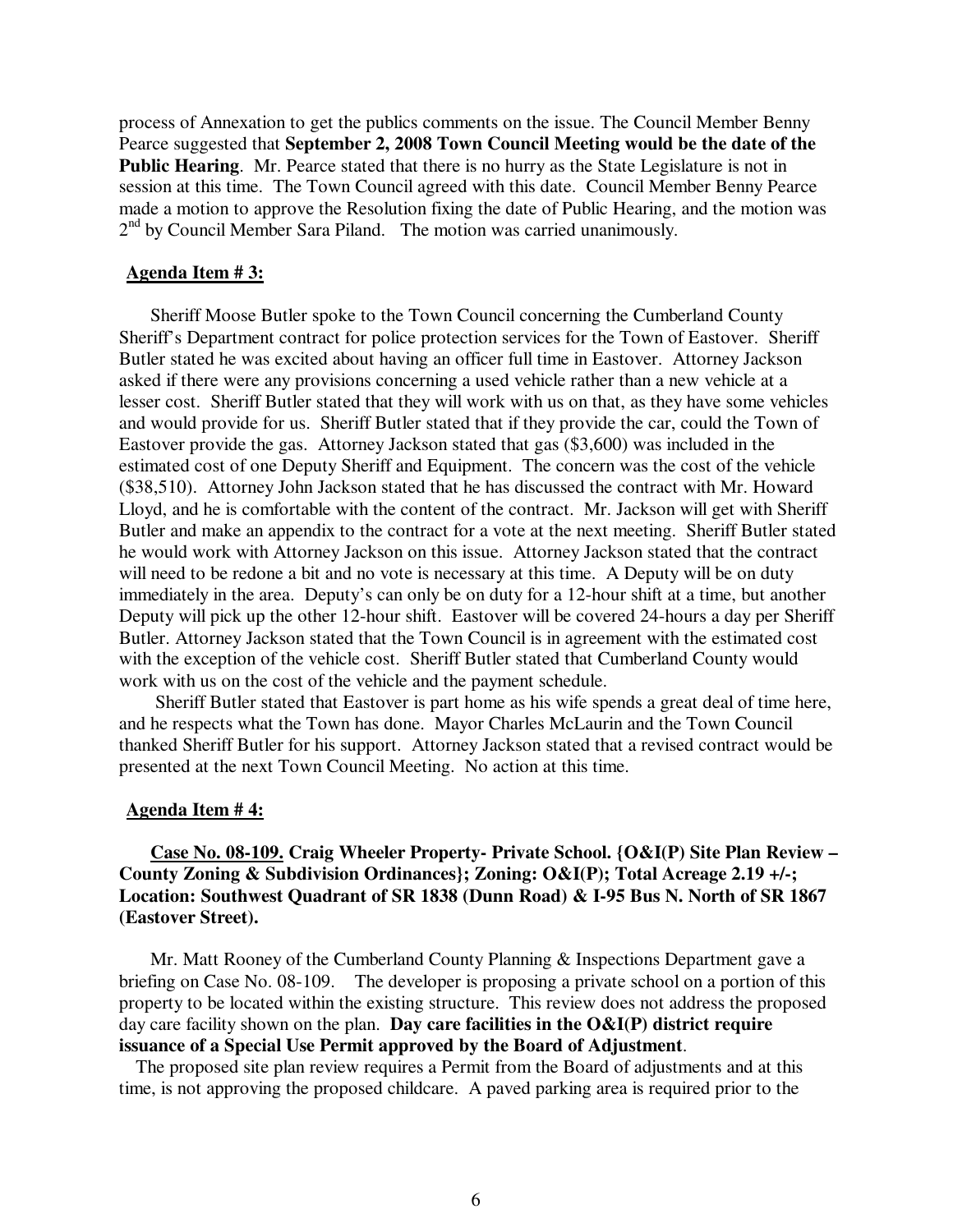developer getting a Certificate of Occupancy.

 The subject property has 245.78 feet of road frontage along SR 1838 (Dunn Road) and 428.82 feet of road frontage along I-95 Business N. This site is served by public water and sewer provided by the Eastover Sanitary District. The land is a little over 2 acres and located South West quadrant of Dunn Road Business North. The site plan conforms to the required zoning ordinance. Mr. Rooney stated that the developer must comply with all other relevant conditions stated in the site plan. Mr. Rooney stated that the developer Mr. Craig Wheeler is present to answer any questions the Town Council may have.

 Attorney John Jackson asked if the condition is in the site plan about the child care extra approval? Mr. Rooney stated it is under other relevant conditions. Attorney Jackson stated that any motions should be made acceptable to those conditions stated in the site plan concerning the childcare plan. Council Member Sara Piland asked Mr. Rooney about any new driveways and if there are any restrictions on approved driveways, due to the close proximity of the property to the intersection. The site plan states if driveways are changed or added, the developer must obtain a driveway permit from the NC Department of Transportation (NCDOT). The developer, Mr. Wheeler stated that driveways would have additional restrictions by the NCDOT if an additional turning lane were required. The NCDOT has not said one is required, but that is coming up on the next plan.

 Mr. Wheeler addressed the Mayor and Town Council Members. This is split site plan between a Day Care Center and Private School. The Day Care Center is being subject to a Special Use Permit and will be going before the board of Adjustment at the end of the month. However, we are trying to press forward with the Private School section of it. **The conditions of the Private School states that there needs to be a paved or concrete parking area, prior to a "Certificate of Occupancy" being issued for use by the school.** Part of that parking area is on the Child Care site. To pave that area prior to getting the Child Care portion set up would mean that a portion of it would have to be redone. Mr. Wheeler is asking the Town Council for an **exception to policy**, and for the entire area to be paved at one time so they would not have to do construction over the newly paved areas. We do have gravel in the driveways now. The Modular Building shows that the newly paved areas would have to be gone back across to tie into the new sewer lines. There are also underground electrical lines that would have to be chipped back up under the newly paved area to develop the Child Care area to be approved at the end of this month. Mr. Wheeler **requested from the Town Council that we have a "time limit" for paving so all can be done at once**. As school is about to start the **Private School** portion can proceed.

 Council Member Benny Pearce asked how we could enforce this. Mr. Wheeler stated that the entire area parking must be paved prior to opening the **Child Care portion**. Mr. Wheeler stated that they could not get a "Certificate of Occupancy" for the Child Care until the paving is completed. If the Town Council put a condition on it until the Child Care portion is complete, then all of it could be paved at one time.

Attorney John Jackson stated that some of the Towns issue a **"Conditional Certificate of Occupancy".** They allow for a year or two years time frame and could be conditioned that the Board of Adjustments denies the **Special Use** then you would have three months to complete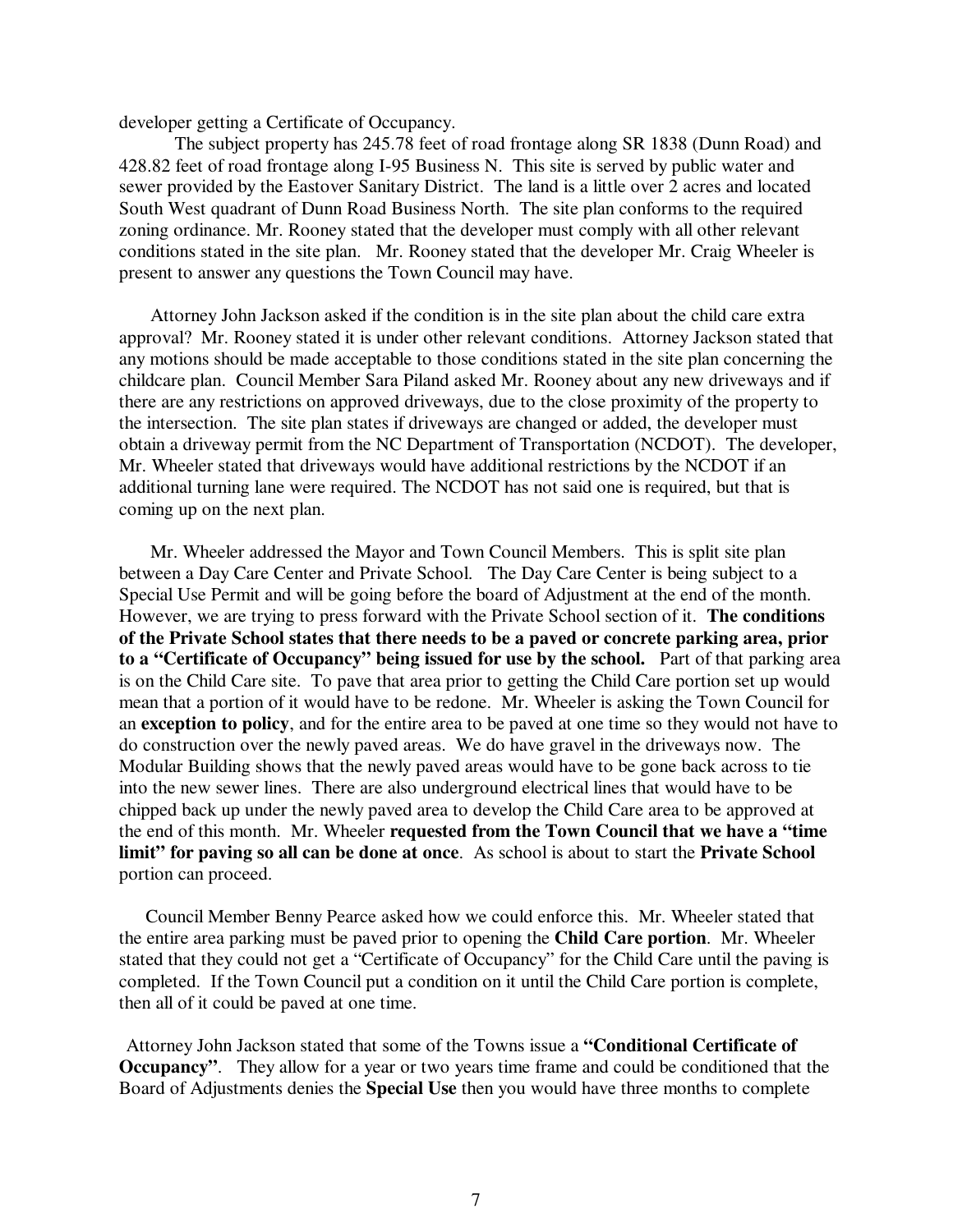the original plan. If they approve it then it has to be done in whatever reasonable time specified, or the Certificate of Occupancy would be cancelled. Mr. Jackson stated that he did not know if this had ever been done. Mr. Jackson stated that he did not know if this has ever been tested and asked Mr. Rooney for his opinion. Mr. Rooney asked Mr. Wheeler if he had already applied for the Certificate of Occupancy of the Child Care. Mr. Wheeler stated that this case would be coming before the Board of Adjustments on the week of August 21, 2008. Council Member Sara Piland asked if we should not delay their action until after the Board of Adjustments meets at the end of the month. Mr. Wheeler asked to please reconsider as he is trying to get the school portion ready as school starts in a couple of weeks.

 Council Member Lawrence Buffaloe stated that if the Attorney John Jackson thinks we could do what he has suggested legally, then we should consider. Attorney Jackson stated that he had never done this with the county, but would suggest if the Town Council wants to move forward to entertain a motion to approve with a conditional permit. That condition would allow Mr. Wheeler to get the Special Use Permit. to get the work done. This "Conditional Certificate of Occupancy" would be cancelled if Mr. Wheeler did not comply with the stated conditions. Mr. Rooney stated that the next hearing is three weeks away. If the "Special Use Permit" is not authorized with the conditions approved here then work would have to be completed within four months, and the "Conditional Certificate of Occupancy" would be cancelled, and the Permit cancelled. This is what would make it enforceable, Mr. Wheeler's written acceptance of these conditions. Mr. Jackson told Mr. Wheeler that if he did not meets these requirements he would be shut down. Mr. Jackson stated that the original Site Plan plus the Child Care portion must be completed; Mr. Wheeler stated he understood the conditions. Mr. Rooney's office will construct a document for Mr. Wheeler to sign before this goes any further.

 Council Member Donald Hudson made a motion to approve the Conditional Certificate of Occupancy and the motion was  $2<sup>nd</sup>$  by Council Member Lawrence Buffaloe. The motion was carried unanimously.

### **Agenda Item # 5 & Item # 6:**

Mr. David E. Maxwell, Jr. and Ms. Lisa B. Sessoms of the McFayden & Sumner, CPAs PA, Certified Public Accountants Firm gave a briefing to the Town. Ms. Sessoms & Mr. Maxwell submitted a proposal to perform auditing services for the Town of Eastover for fiscal year ended June 30, 2008. Ms. Sessoms stated that Mr. Maxwell heads up the auditing portion of the firm.

 Mr. Maxwell stated that McFayden & Sumner, CPAs PA was founded in 1982 and has since grown to become one of the leading full-service certified public accounting and consulting firms in the Fayetteville area. We offer services ranging from bookkeeping and payroll to tax, auditing, and advisory services. Mr. Maxwell stated that his firm has a long and successful history serving as independent auditors for local municipalities. They currently serve as independent auditors for four of the eight municipalities in Cumberland County. He stated that they have a very experienced audit team specifically trained in the area of local government audits. They perform all three levels of governmental audits: 1) generally accepted audited standards audits, 2) Yellow Book audits, and 3) Single Audits.

 For 2007, the average audit fee for towns similar in size to Eastover (in terms of population) in Cumberland County and surrounding areas was approximately \$7,500. Due to the limited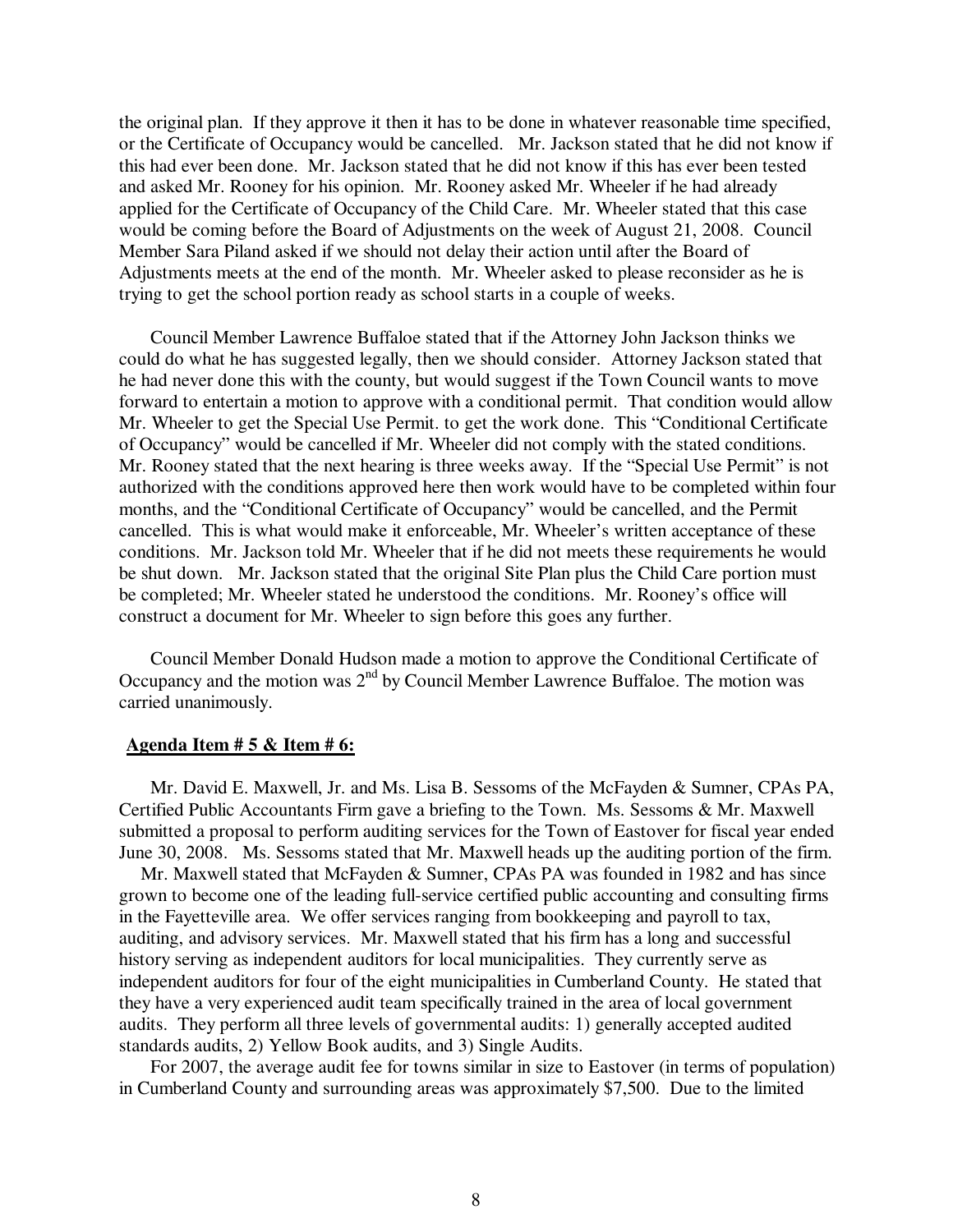number of financial transactions during the fiscal year ended June 30, 2008, we estimate the Town of Eastover's fiscal year 2007-2008 audit fee to be \$5,000. The annual financial audit is due to the North Carolina State Treasurer on October 31, 2008. There will be additional charges for consultations for other services. The firm will submit a written and oral report to the Town of Eastover prior to submission to the State Treasurer.

 Mr. Maxwell stated that we have no obligation by law to submit a contract out for bid. He has confirmed this with the Local Government Commission. Towns usually do so about every three years just to insure competitive pricing. At the conclusion of the Audit Report the Local Government Commission must approve before submitted to the State Treasurer. The Town is about as simple as you can get in terms of local government at this point.

 Council Member Sara Piland asked about the cost of the audit. If you find that we are simpler than you think can the price be adjusted. Mr. Maxwell stated absolutely, but this is the average cost. Council Member Lawrence Buffaloe asked about other services. He stated that these services (i.e. IT, Code of Accounts, etc.) have been discussed with Council Member Cheryl Hudson and would not be part of the audit process. Council Member Lawrence Buffaloe asked if the software we are going to purchase is compatible to their firm. Mr. Maxwell stated it is not necessary for it to be compatible to them. Attorney John Jackson stated that slides and presentations are good, but a letter showing the deficiencies or improvements that are needed, are more important. Council Member Cheryl Hudson stated that with her accounting background she has found that governmental accounting is very different. She feels that this is a good price for the services proposed, and wants the Town to start off on the right track.

 Council Member Cheryl Hudson made a motion to approve the contract for audit year 2007- 2008 and other consultation services with McFayden & Sumner, CPAs PA and the motion was 2<sup>nd</sup> by Council Member Sara Piland. The motion was carried unanimously.

### **Agenda Item # 7:**

 Council Member Cheryl Hudson stated that we have the fax machine, but we need to contract with Embarq to get a dedicated phone line for the fax. We need a fax number for people to fax into the Town Hall. Council Member Sara Piland stated that she would research this with Embarq as a bundle package if the Council so desires.

 Council Member Cheryl Hudson made a motion to authorize Council Member Sara Piland to check into the cost and possible bundle purchase of a dedicated fax line for the Town Hall. The motion was 2<sup>nd</sup> by Council Member Donald Hudson. The motion was carried unanimously.

### **Agenda Item # 8:**

 Council Member Benny Pearce gave an update on the street lighting process. Council Member Benny Pearce stated that he had emailed information on the street lighting to the Mayor and Council Members. Council Member Benny Pearce stated that he had met with Mr. David Vencill from Progress Energy, and Mr. Vencill had met with Mr. Morgan Johnson prior to the Town of Eastover being incorporated. They had come up with a rough estimate of cost for street lighting for the Town of Eastover at that time. The street lighting would be from Murphy Road intersection with Dunn Road, up Dunn Road to the Dunn Road and Beard Road intersection.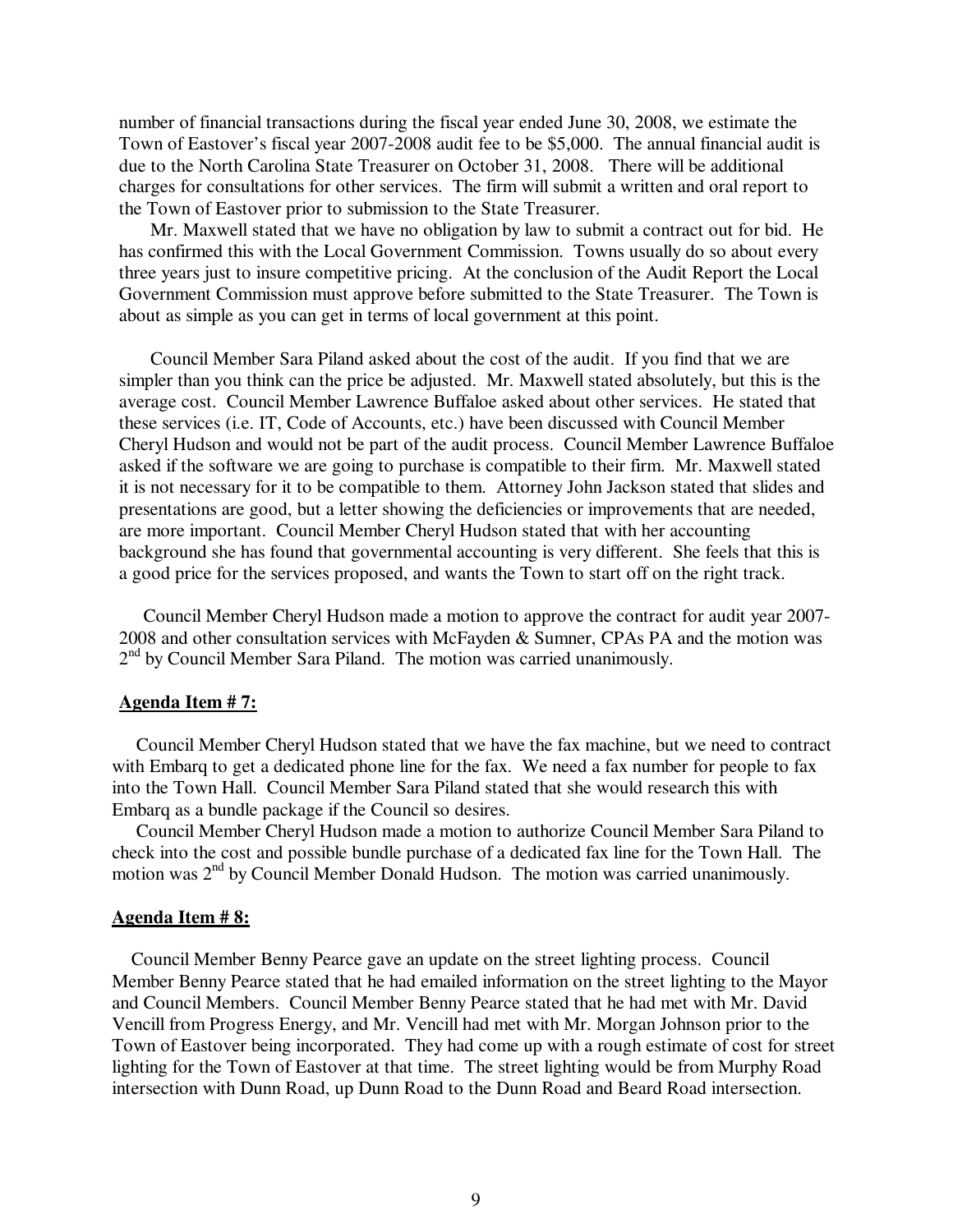Council Member Benny Pearce stated that he asked Mr. Vencill to begin design immediately, and he is working on this with his Design Engineer. We would be very limited and have to follow the Department of Transportation regulations. Hopefully this will proceed rapidly. Mayor McLaurin thanked Council Member Pearce for the update.

### **Item # 9:**

 Council Member Sara Piland gave a briefing on community involvement on land use planning. We would like to propose that we have a forum for the community on land use planning. This will provide the first of several opportunities for community input on land use planning and visioning for the Town of Eastover. Participants will be able to receive information on the current Eastover Detailed Land Use Plan, express their highest hopes for the Town of Eastover's growth, and discuss strategies for realizing the community's vision for the Town.

 Council Member Sara Piland stated that the large group facilitator be Planner Matt Rooney assisted by Cumberland County Planning Staff. The small group facilitators will be the Eastover Town Council members and Cumberland County Planning Staff.

 Council Member Sara Piland recommended that Thursday, September 18, 2008 from 7:00 to 8:30 p.m. at the Eastover Community Center is the suggested date, time and location.

 The Town of Eastover residents will be notified in August that the Community Forum is being planned and will be asked to register if they wish to attend. Registration may be done online via the Town of Eastover website, by calling the Town Hall at 323-0707, by sending registration via U.S. mail to the Town Hall, or by visiting the Town Hall to register. This will allow the community to provide input for their views on what they want the Town of Eastover to look like. Hopefully we will have 70 or 80 people to participate. This is all very flexible.

 Mr. Rooney stated that the format would basically be geared to positive things that we could possibly do. In September the Town Council is going to be invited to a Community Growth Seminar. We will be looking at the 20-30 Action Plan on issues that are important to the Town. The Eastover Land Use Plan is 10 years old now and needs to be revisited. It may take additional sessions to facilitate this plan. Mr. Rooney stated that a lot has changed since the Land Use Plan was made, and a public forum would give residents a chance to have a say, without having to choose sides.

 The Mayor asked for motion to accept the September 18, 2008 date for the public forum. Council Member Sara Piland made the motion to accept the proposed date and the motion was 2<sup>nd</sup> by Council Member Donald Hudson. The motion was carried unanimously.

### **IX. Receive Mayor's Update:**

 Mayor McLaurin stated that the Council Members should discuss who will attend the NCLM Conference in Ashville, and also when and how they are to register. This will be discussed at the Special Town Council Meeting on August 19, 2008 at 4:00 p.m.

Mayor McLaurin also commented on how nice the new roof on the Community Building looked.